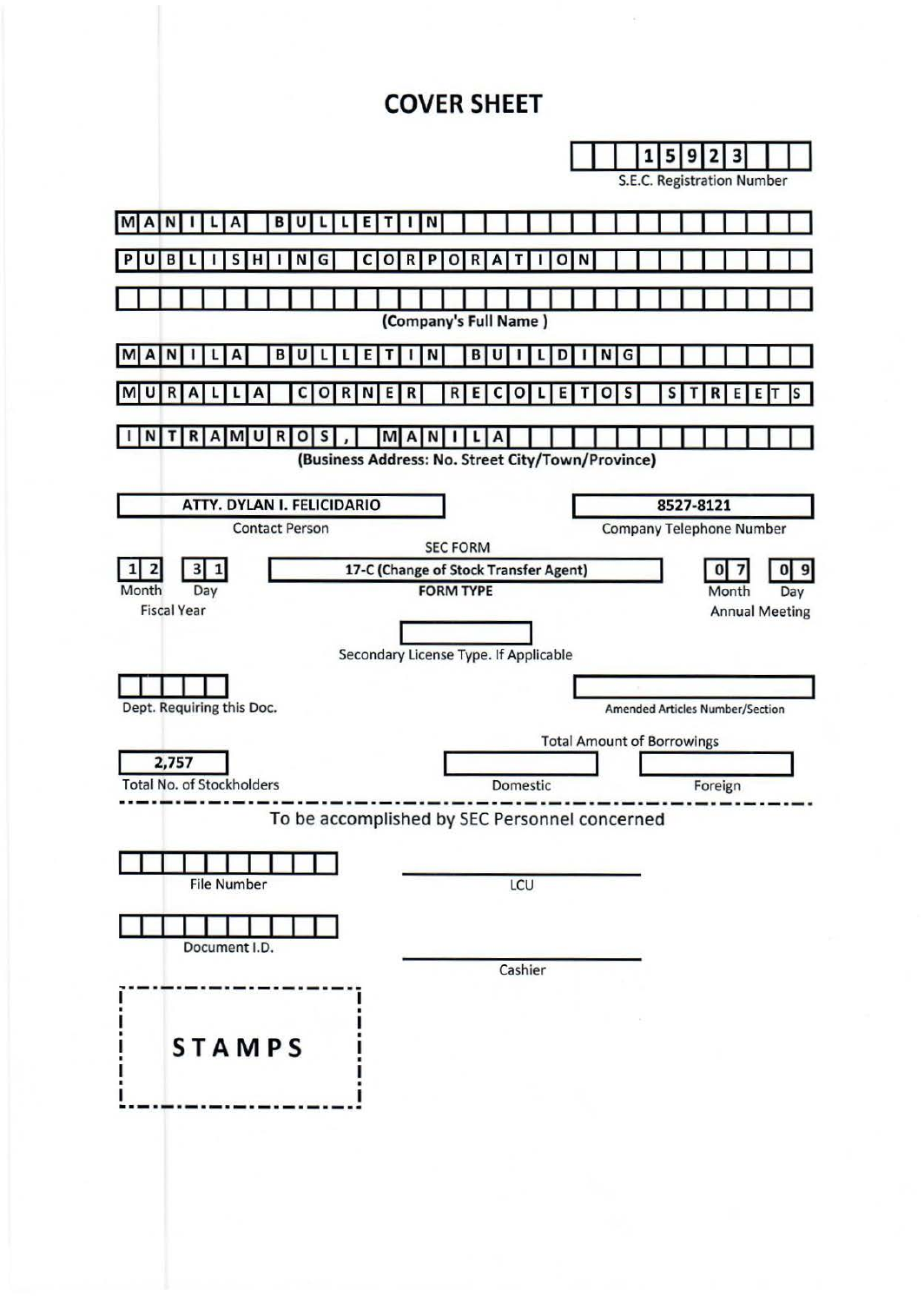## SECURITIES AND EXCHANGE COMMISSION

# SEC FORM 17-C

# CURRENT REPORT UNDER SECTION 17 OF THE SECURITIES REGULATION CODE AND SRC RULE 17.2(c) THEREUNDER

- 1. Date of Report (Date of earliest event reported) February 20, 2020
- 2. SEC Identification Number 15923
- 3. BIR Tax Identification Number 000-746-558
- 4. Name of Registrant MANILA BULLETIN PUBLISHING CORPORATION
- 5. Province, country or other jurisdiction of incorporation or organization -

#### **Philippines**

- 6. Industry Classification Code to be provided by SEC
- 7. Address of principal office Manila Bulletin Bldg., Muralla cor. Recoletos

#### Sts., lntramuros, Manila

- 8. Registrant's telephone number 8527-8121
- 9. Former name, former address, if changed since last report No change
- 10. Securities registered pursuant to Sections 8 and 12 of the SRC or Sections 4 and 8 of the RSA

Title of Each Class

Number of Shares of Common Stock Outstanding and Amount of Debt **Outstanding** 

## Common Stock

# 3,466,139,072 shares

11. Indicate the item numbers reported herein: Item No. 9.a